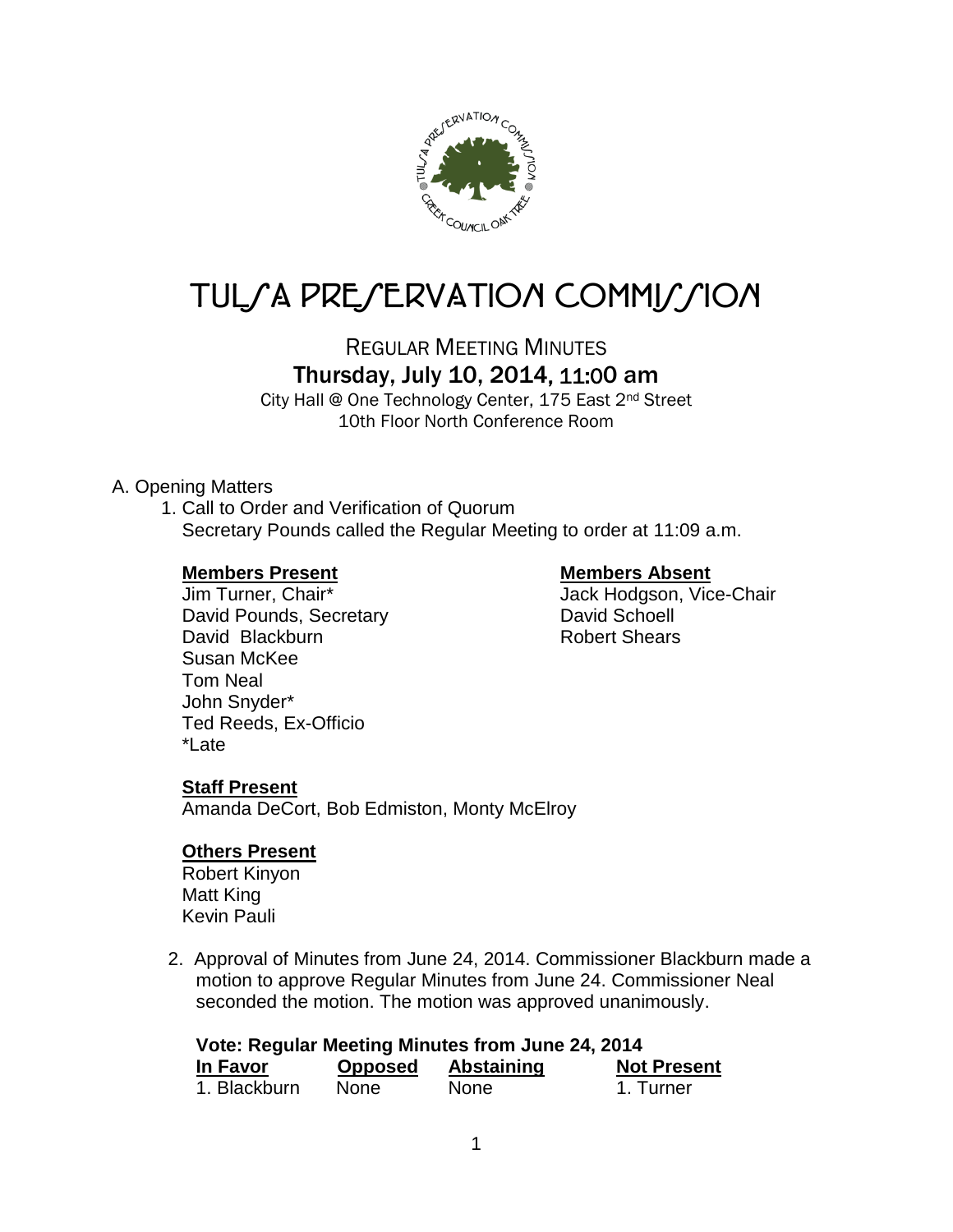- 2. McKee
- 3. Neal
- 4. Pounds
- 5. Snyder
- 3. Disclosure of Conflicts of Interest

Commissioner Neal disclosed that prior to his appointment to the TPC, he had worked with Mr. Pauli on a house project, but has not worked with him since joining the Commission. Commissioner Neal did not feel that his previous contact with Mr. Pauli created a conflict of interest.

B. Actionable Items

## **1. COA-14-19 / 2211 E. 19th Street** (Yorktown)

Applicant: Matt King

COA Subcommittee Review Date: July 3, 2014 Request:

- 1. Add new concrete steps and stone bulkheads to retaining wall (retaining wall approved 5/27/2014).
- 2. Construct new concrete sidewalk connecting the street and public sidewalk to driveway and front porch.

Monty McElroy presented Mr. King's Certificate of Appropriateness application to the Commission and read the applicable guidelines. Mr. King was present to answer questions.

Commissioner Blackburn offered comments from the COA Subcommittee Report. The Subcommittee found the application complete and moved it forward with a recommendation for approval to the full Commission.

Commissioner McKee made a motion to approve the application. Commissioner Blackburn seconded the motion. Chairman Turner asked for a vote on the motion.

## **Vote: 2211 E. 19th Street** (Yorktown)

| <b>In Favor</b>              | <b>Opposed</b> | <b>Abstaining</b>                                                       | <b>Not Present</b> |  |
|------------------------------|----------------|-------------------------------------------------------------------------|--------------------|--|
| 1. Blackburn                 | <b>None</b>    | <b>None</b>                                                             | <b>None</b>        |  |
| 2. McKee                     |                |                                                                         |                    |  |
| 3. Neal                      |                |                                                                         |                    |  |
| 4. Pounds                    |                |                                                                         |                    |  |
| 5. Snyder                    |                |                                                                         |                    |  |
| 6. Turner                    |                |                                                                         |                    |  |
| and G.1.5, G.2.2, and G.2.3. |                | The motion to approve was approved unanimously. Guidelines cited: G.1.3 |                    |  |

## **2. COA-14-20 / 1827 E. 17th Place** (Yorktown)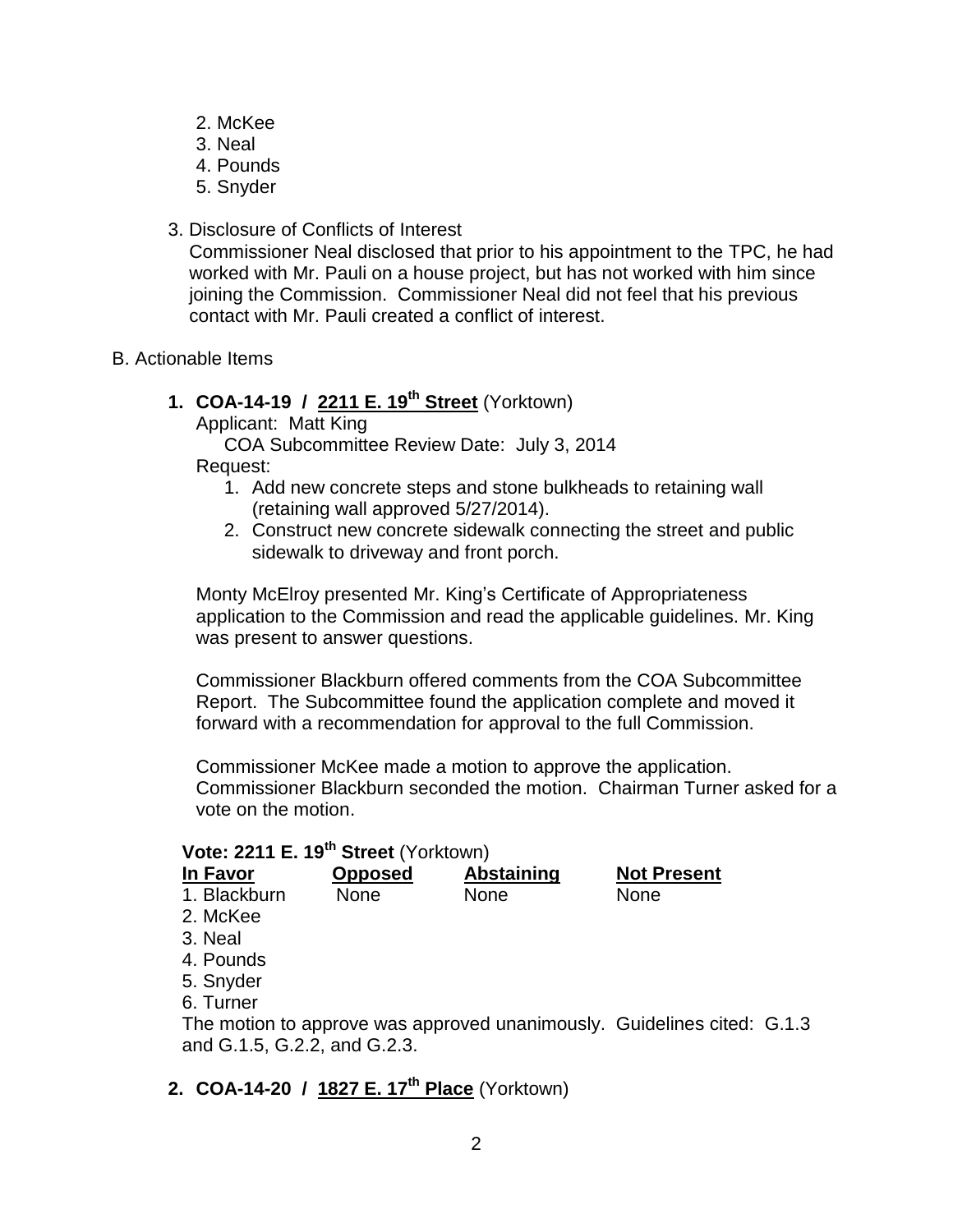Applicant: Kevin Pauli

COA Subcommittee Review Date: None

Request:

Replace non-original window with two aluminum-clad wood windows with exterior muntins to match prairie-style pattern of other windows.

Monty McElroy presented Mr. Pauli's Certificate of Appropriateness application to the Commission and read the applicable guidelines. Mr. Pauli was present to answer questions.

Commissioner McKee made a motion to approve the application. Commissioner Blackburn seconded the motion. Chairman Turner asked for a vote on the motion.

## **Vote: 1827 E. 17th Place** (Yorktown)

| In Favor     | <b>Opposed</b> | <b>Abstaining</b>                                                        | <b>Not Present</b> |  |
|--------------|----------------|--------------------------------------------------------------------------|--------------------|--|
| 1. Blackburn | <b>None</b>    | <b>None</b>                                                              | <b>None</b>        |  |
| 2. McKee     |                |                                                                          |                    |  |
| 3. Neal      |                |                                                                          |                    |  |
| 4. Pounds    |                |                                                                          |                    |  |
| 5. Snyder    |                |                                                                          |                    |  |
| 6. Turner    |                |                                                                          |                    |  |
|              |                | The motion to approve was approved unanimously. Guidelines cited: A.4.3, |                    |  |
| and A.4.5.   |                |                                                                          |                    |  |
|              |                |                                                                          |                    |  |

## **3. COA-14-21 / 1511 E. 21st Street** (Swan Lake)

Applicant: Robert Kinyon

COA Subcommittee Review Date: None Request: Construct concrete retaining wall with stone veneer and cap.

Monty McElroy presented Mr. Kinyon's Certificate of Appropriateness application to the Commission and read the applicable guidelines. Mr. Kinyon was present to answer questions.

Commissioner Blackburn made a motion to approve the application. Commissioner Neal seconded the motion. Chairman Turner asked for a vote on the motion.

#### **Vote: 1511 E. 21st Street** (Swan Lake)

| In Favor             | <b>Opposed</b> | <b>Abstaining</b> | <b>Not Present</b> |
|----------------------|----------------|-------------------|--------------------|
| 1. Blackburn         | <b>None</b>    | None              | <b>None</b>        |
| 2. McKee             |                |                   |                    |
| 3. Neal<br>4. Pounds |                |                   |                    |
| 5. Snyder            |                |                   |                    |